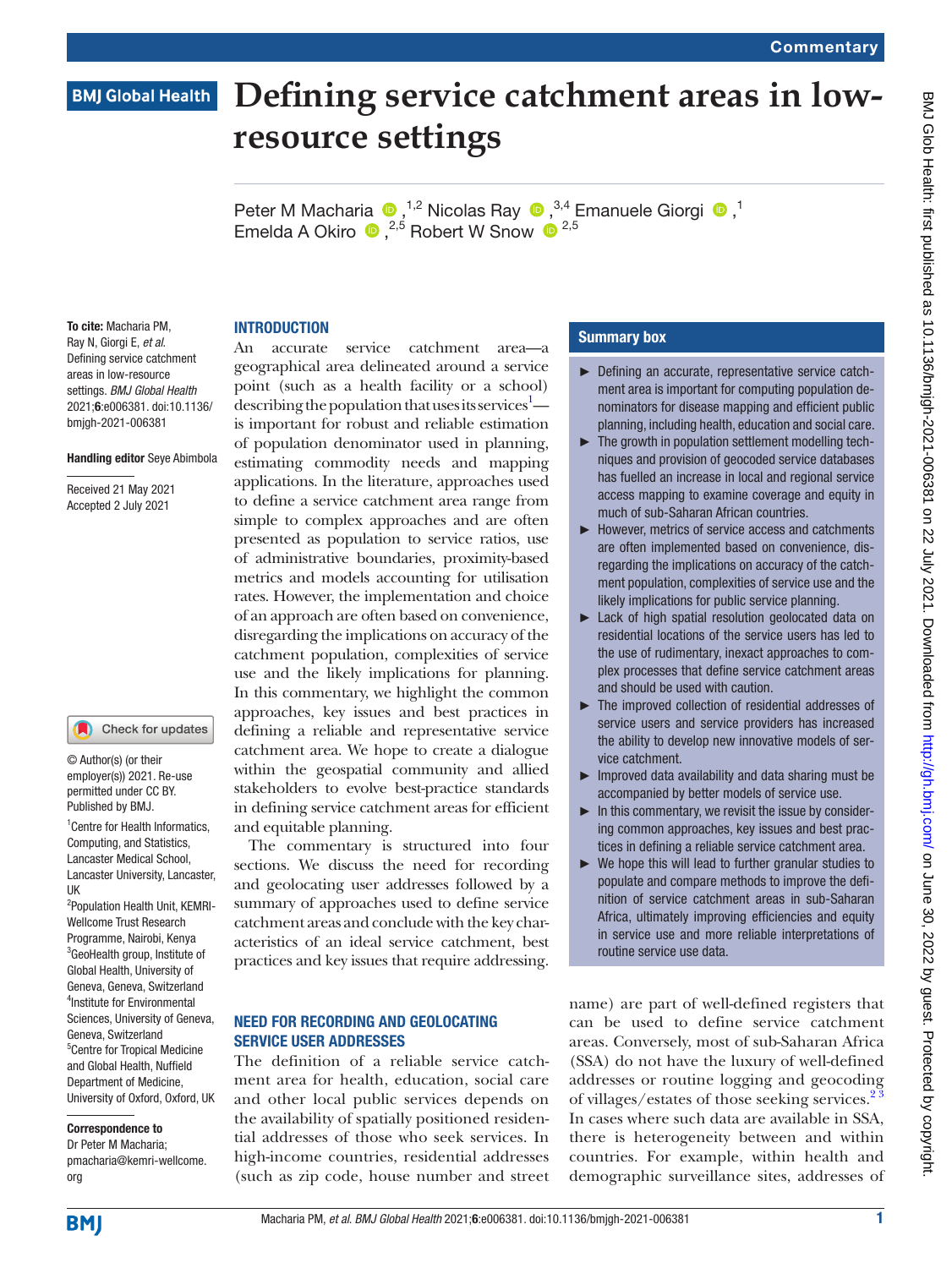

<span id="page-1-0"></span>Figure 1 An illustration of several approaches used to define service catchment area, administrative unit (ward or subcounty), straight-line distance (10km buffer and Thiessen polygon) and travel time (area within 60min of a hospital). Illustration is based on 622 COVID-19 vaccination posts [\(https://medical.unon.org/node/169](https://medical.unon.org/node/169)) approved in Kenya. If vaccine allocation was based on one of these catchment areas, there would be mismatches between those who attend a facility and the estimated population denominator in 2021<sup>8</sup> across methods due to lack of geolocated residential data of care seekers at a particular post. The top right corner shows the illustrated region within Samburu County, Kenya.

households are well maintained. The absence of reliably defined service catchment areas challenges robust disease mapping, equitable provision of vaccines (eg, childhood immunisations), other preventive health commodities (such as bed-nets), and acute care, school needs, social care and the accurate compilation of health data. This is because such applications rely on a catchment population denominator, which is in turn derived by a spatial overlay of population density maps and the geographical extent of a service catchment area. $4-7$ 

Across SSA, population settlement and sites of service provision are often not mapped on a regular basis nor are always available at small administrative units for efficient planning. Disaggregating low-resolution census data to presumed high-resolution settlement patterns guided by satellite imagery and building footprints has increased in sophistication in recent years.<sup>[8](#page-3-3)</sup> The locations of schools, health facilities and other amenities have improved with crowd-sourced Global Positioning Systems initiatives, participatory mapping, improved national gazetteers, high-resolution satellite imagery and demand for such data sets.<sup>[3](#page-3-4)</sup> However, linking population to service delivery remains crude and ignores the complexities of service demand and/or supply mainly due to a lack of geocoded data on where the users of services reside in SSA.

## MODEST APPROACHES USED TO DEFINE SERVICE CATCHMENT AREAS

Population-to-service ratios are the most common metrics, ranging from wide subnational units to national estimates for international ranking. These metrics merely require an estimate of population size from national censuses and the number of facilities within a censusdefined polygon. Smaller, subnational polygons can be used, for example, subcounties, wards, municipalities or parishes [\(figure](#page-1-0) 1), where service provision is decided by local health and education authorities. However, people residing along administrative boundaries will likely access the most proximal service which might be in the neighbouring administrative unit. Similarly, people in need of a particular service far away from the border might be attracted to a particular service point in a neighbouring unit due to preferred, desirable characteristics. For example, women bypassed the nearest facility in Tanzania, <sup>[9](#page-3-5)</sup> Ghana,<sup>[10](#page-3-6)</sup> Kenya,<sup>11</sup> Mozambique, India and Pakistan.<sup>12</sup> As a result, it is common practice to have childhood immunisation coverage from routine data greater than 100% in administrative units that attract many people from neighbouring administrative units.<sup>1314</sup> This is likely due to a challenge of assigning population denominators to an administrative area instead of a welldefined service catchment area based on the actual users of a particular service.

Where both the population (whether actual or modelled) and amenity locations (geocoded with a longitude and latitude) are available at high resolution and accuracy,<sup>8 15</sup> service catchment areas can be empirically modelled. The most common and rudimentary approach is the use of an arbitrary radius (buffer) around a service point, for example, a 10km buffer. The radius of the buffer can be variable depending on the capacity of the provider, type of services offered and the mode of transport used to access the service ([figure](#page-1-0) 1). Related to the buffer is Thiessen polygon, where each catchment area incorporates all points that are closer to a given service provider than any other provider ([figure](#page-1-0) 1). These two approaches rely on straight-line distance, which does not reflect actual distance and/or time travelled, which are in turn impacted by topography, land use/cover, road network, transport modes and associated transport speeds. Furthermore, service points are also weighted equally despite differences in the capacity and size.

## IMPROVED APPROACHES TO DEFINING SERVICE CATCHMENT AREAS

The complexity of physical access, choice and demand characteristics can be tackled with more complex models of service use. *Gravity models* assume that the flow of people from residential areas to service providers is proportional to the demand for services and inversely proportional to physical access.<sup>[16](#page-3-10)</sup> The demand for services is defined by morbidity, age, and social structure and the capacity of a facility.<sup>16</sup> To be more realistic, this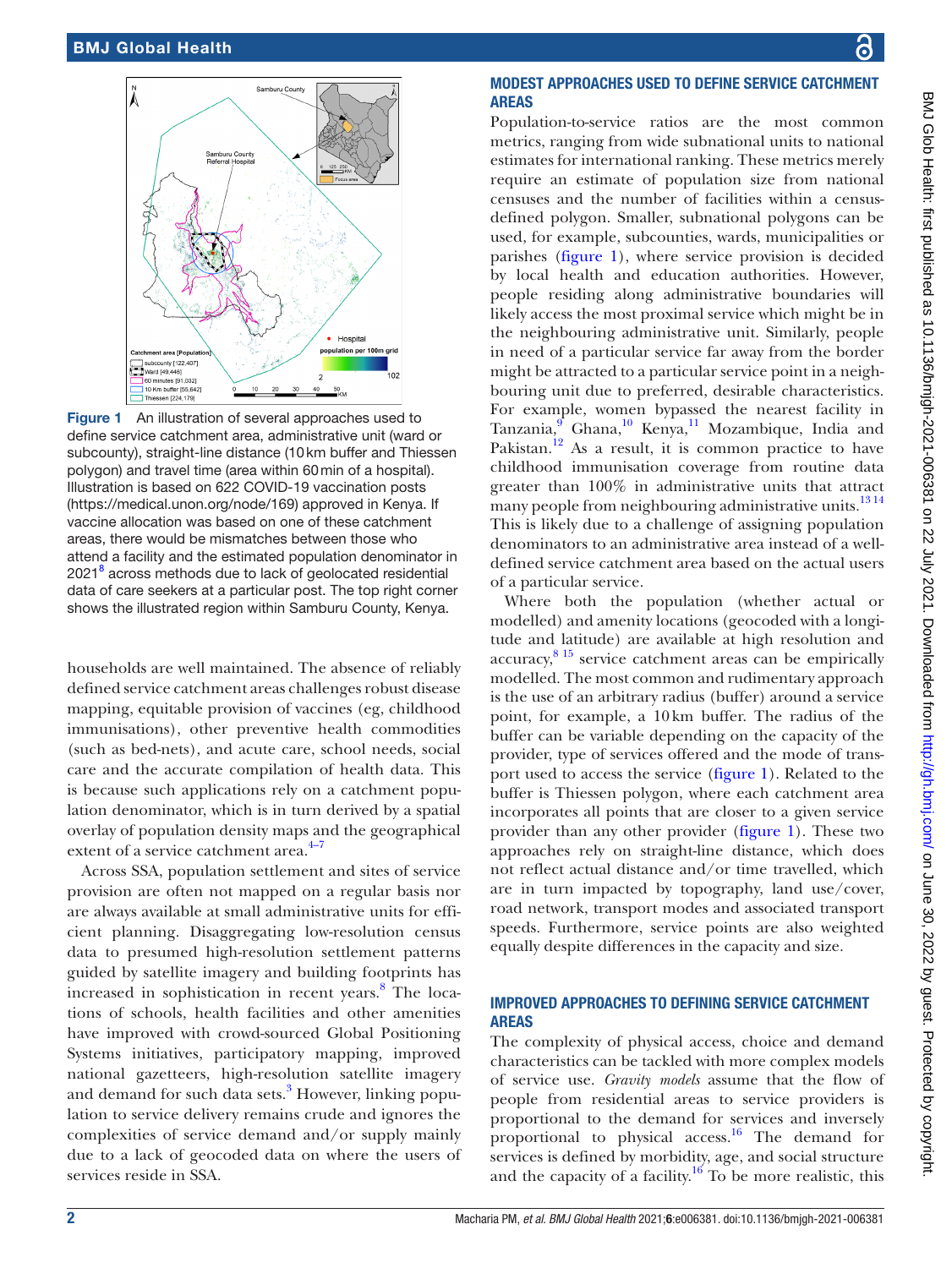physical access can be estimated by modelling the travel time to the nearest provider, by accounting for travel factors and barriers mainly through *cost distance algorithms* and *network analysis*. [17](#page-3-11) The travel time is then binned to define a service catchment area<sup>[1](#page-3-0)</sup> based on either an arbitrary time threshold ([figure](#page-1-0) 1) or known cut-offs, where available (eg, 2hours for obstetrical complications). A range of software including AccessMod, $^{18}$  ArcMap (Esri, Redlands, CA, USA, 2021) and QGIS (QGIS.org, 2021. QGIS Association. QGIS Geographic Information System) can be used to estimate travel times and corresponding catchment areas.

The use of travel time is appealing, but it requires expert knowledge to implement. It also assumes travel time to the nearest facility, which is not always the case and often does not account for competition and user preferences.[12](#page-3-8) Furthermore, catchment boundaries might be highly permeable when arbitrarily defined thresholds are applied.<sup>4</sup> The issue of arbitrarily defined time threshold can be minimised by combining travel time with utilisation rates typically from sample household survey data,<sup>19</sup> to inform a reasonable threshold via the inflection point of a decay curve. $20$  The gravity models can be adapted with additional information and sophisticated models to account for competition between service points, variation in capacity, available equipment, quality and affordability of the service provided.<sup>[21](#page-3-15)</sup>

### IDEAL SERVICE CATCHMENT AREA AND BEST PRACTICES

An ideal service catchment area should meet a minimum set of conditions from both the supply and demand side: (a) capture a significant proportion of its activities,

(b) exclude areas whose activity contribution is due to random variation (eg, service users who are not usual residents such as visitors), (c) account for geography (physical access and its barriers), (d) differentiate across specialty types (eg, vaccination sites, tuberculosis detection, snake antivenom availability, or primary and tertiary educational levels) and capacities (affordability, size, staffing and equipment), (f) competition from the network of neighbouring providers and (g) seasonal changes due to weather or population flows. $22\frac{23}{23}$ 

The use of models to define a catchment area can, however, be bypassed if data needed to define an ideal catchment were available, enabling the use of simpler geospatial information systems techniques. Therefore, defining a representative catchment is premised on the availability of geocoded data at high spatial and/ or temporal resolution, reflecting residential location of service users, service points, utilisation rates, service use and factors that affect travel and behavioural data on service choice. Future ambitions to define service catchment areas should be aligned to several key considerations listed in [table](#page-2-0) 1.

In conclusion, service choice will always depend on a complex array of social factors, quality (perceived or actual), previous experience, affordability and physical accessibility encompassing both the supply and the demand side.<sup>24</sup> Such factors dictate how often lower level health facilities are by-passed, or the choice of an educational institution or social care programmes. $25\frac{25}{6}$  The availability of well-curated and regularly updated service utilisation data and locations of service users will be important in accounting for such unique characteristics

<span id="page-2-0"></span>Table 1 Best practices and ambitions associated with defining reliable, accurate and representative service catchment areas for public services such as healthcare, education and social services

| Category                  | Ambitions and best practices                                                                                                                                                                                                                                                                                                                                                                                                                                                                                                                |
|---------------------------|---------------------------------------------------------------------------------------------------------------------------------------------------------------------------------------------------------------------------------------------------------------------------------------------------------------------------------------------------------------------------------------------------------------------------------------------------------------------------------------------------------------------------------------------|
| Data collection           | Improving collection and geocoding of residential address (village/estate) data from service users by healthcare<br>providers, educational institutions, local governments and national statistical agencies. This will enhance the definition of<br>service catchment areas for effective planning. High-resolution population density maps and databases of road network,<br>land use/cover, travel barriers, care-seeking behaviour, modes of transport and travel speeds also need a careful<br>curation.                               |
| Data and software sharing | Important data sets to define service catchment areas should no longer be kept in silos. The culture of making open-<br>access data analytical models and software should improve across researchers and organisations in SSA. With<br>increasing model sophistication, there is a need for software that can easily be used to define realistic service areas<br>especially for planners.                                                                                                                                                  |
| Community                 | Building a community of researchers, sharing best practices, identifying difference between services, different diseases,<br>service interruptions (eg, COVID-19 or natural disasters), ecological contexts and demography will be useful.                                                                                                                                                                                                                                                                                                  |
| Service use               | With a growth in availability of geocoded data and spatial epidemiologists across SSA, there is a need for an increased<br>investment in research aimed at mapping higher resolution data on service use. Studies should also consider different<br>forms of service access such as vaccination, healthcare, education and social care.                                                                                                                                                                                                     |
| Disease mapping           | The use of spatial statistics to map diseases, health outcomes, and demographic and socioeconomic indicators has<br>witnessed huge advancements. However, the use of data from routine services (such as disease registries) together with<br>reliably defined catchment areas requires more attention and quantifying the role played by different approaches and<br>their impact on the mapped quantities.                                                                                                                                |
| Sensitivity               | Where modelling must be conducted due to inadequate data, authors should test the sensitivity and uncertainty of<br>several models that are used to define a service area. Comparisons will tease out if there any gains in using complex<br>geospatial approaches in lieu of simpler approaches (more accessible to non-experts) to define service areas. There is<br>also a need to recognise limitations such as bypassing the nearest provider due to personal preferences, quality and<br>capacity when results are being interpreted. |

SSA, sub-Saharan Africa.